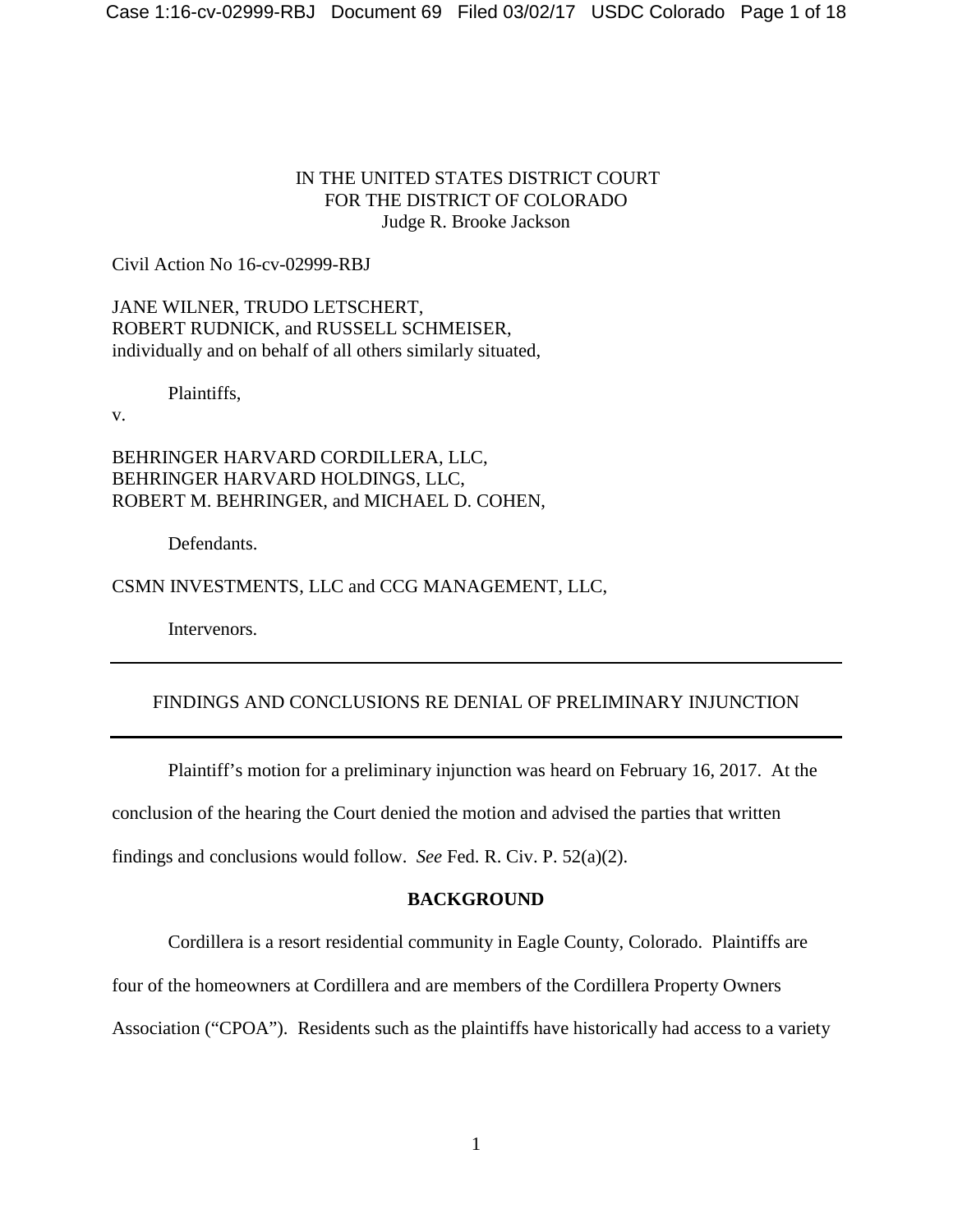of amenities including golf courses, tennis courts, restaurants, and a 56-room Lodge and Spa ("the Lodge").

Plaintiffs describe the Lodge as a "central amenity to home ownership in Cordillera." Second Amended Complaint, ECF No. 37, at 2. However, the Declaration of Protective Covenants, Conditions, and Restrictions for Cordillera provides that no persons, including members of the CPOA, have a "right" to use the Lodge; that access to it may be restricted or terminated by its owner; and, indeed, that the Lodge may be sold or closed. *See* ECF No 48-1 at ¶¶1.3, 1.23, 1.25, 2.3. These covenants, referred to by the parties as the Cordillera Declaration, were recorded in the Eagle County records in or about 1993, before plaintiffs purchased their lots.

In 2007 defendant Behringer Harvard Cordillera, LLC ("BHC") purchased the Lodge for approximately \$36.5 million. Affidavit of Lisa Ross, ECF No. 48-3, at ¶5. However, from the outset of BHC's ownership the Lodge was not profitable. In 2008, for example, the Lodge had a net operating loss of approximately \$2.8 million on total income of approximately \$5.9 million. The Lodge & Spa at Cordillera Total Income/Net Operating Income/(Loss), Ex. L.

In 2009 BHC formulated a plan that it hoped would turn things around. As a part of the plan BHC proposed an amendment to the Planned Unit Development ("PUD") that governed the uses permitted on the property on which the Lodge sits ("the Lodge Parcel") as well as the uses permitted on an adjacent parcel referred to as "the Village Parcel." The amendment would bring the two parcels together into one unit which would then permit all the uses authorized for the Village Parcel to apply equally to the Lodge Parcel and vice-versa. *See* Letter from Amanda Smith, Otten Johsnon, to Bob Narracci, Planning Manager, Eagle County (Nov. 11, 2009), Ex. D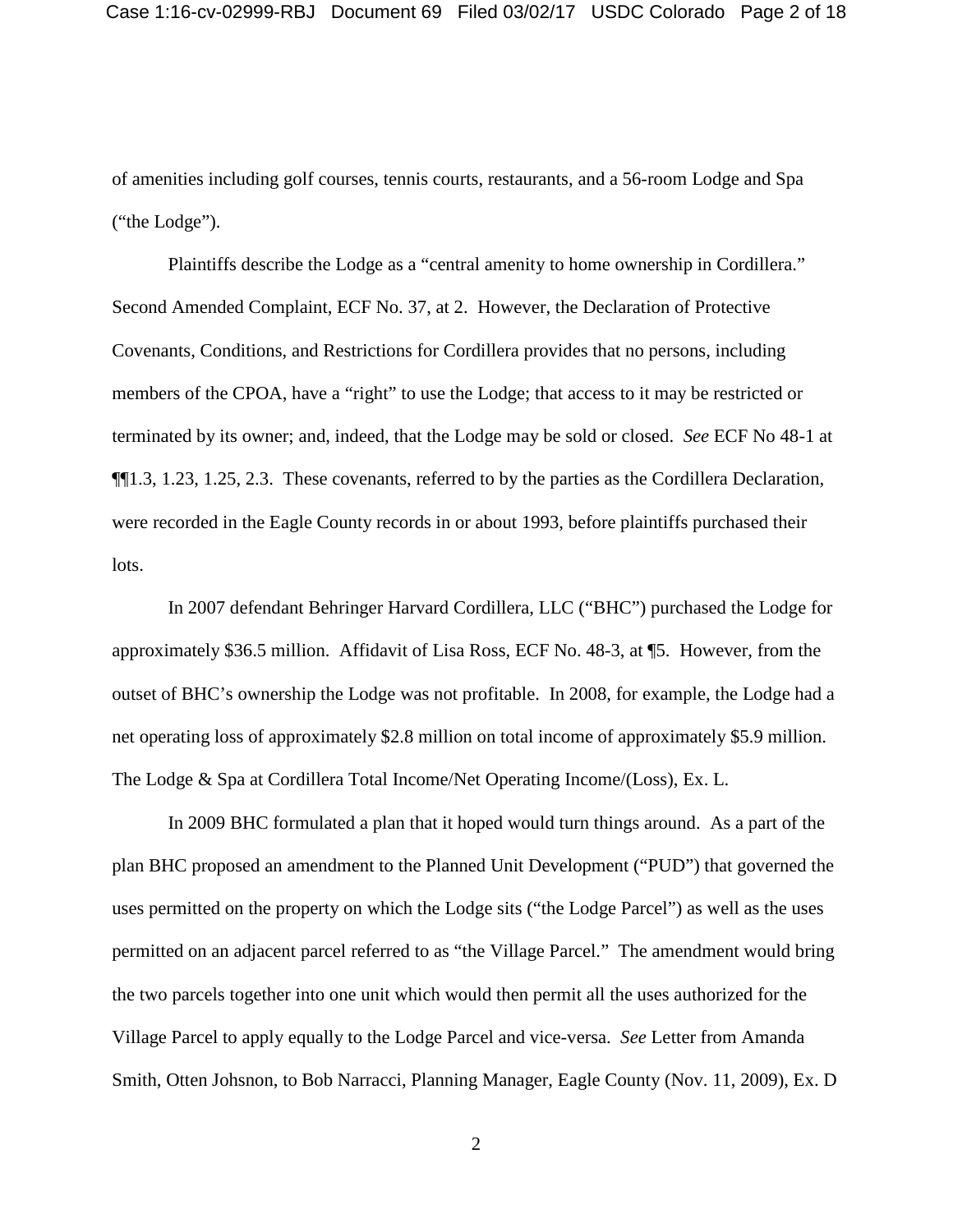(transmitting application to modify the PUD); Cordillera Subdivision Eleventh Amended and Restated Planned Unit Development Control Document (Nov. 2009), Ex. E (redlined PUD).

Because this was considered to be a major change in the way the two parcels could potentially be used, approval was required both from the County and the CPOA. Those approvals were obtained, and the new uses were authorized by what has been referred to as the Eleventh Amendment to the PUD. The effect of the amendment was that authorized uses of the Lodge Parcel now included, in addition to its historic use as a lodge and spa, some 33 other possible uses. One of the newly authorized uses was for "Medical Offices/Facilities, limited to clinic and outpatient facilities for non-critical care, including, without limitation, for outpatient plastic surgery and other cosmetic procedures." Ex. E. at 13.

Nevertheless, BHC continued to use the Lodge Parcel for the Lodge and Spa as originally designed and historically used. Ms. Ross, who is the Senior Vice President and Chief Financial Officer of an affiliated Behringer Harvard company, informed the Court that "[s]ince the 2009 modification of the PUD . . . BHC has put millions of dollars into the Lodge hoping to make it profitable." ECF No. 48-3 at ¶5. But occupancy rates did not recover, and memberships in the Lodge steadily declined.<sup>[1](#page-2-0)</sup> The Lodge has generated net operating losses each year through the present time. Ex. L. According to Ms. Ross, the occupancy rates, memberships and ultimately revenues were too low to operate the Lodge profitably. *Id.* at ¶6.

<span id="page-2-0"></span> $<sup>1</sup>$  It is not clear to me what benefits memberships provided. Mr. Wilner testified that BHC imposed a fee</sup> of \$1,500 each season to be a member of the Lodge, and that some people paid it because they use the Lodge. But he also testified that you could use the Lodge anyway, just not as a member, and he said that he thought there were discounts involved. In any event, according to Ms. Ross and Exhibit M, from 2013 to the present memberships declined from 206 to 80 (apparently out of approximately 850 households). According to Ms. Ross, two of the four named plaintiffs are not members, and she found no records indicating that any of the four plaintiffs had used the hotel for themselves or guests. Mr. Wilner countered that he and his wife do use the Lodge.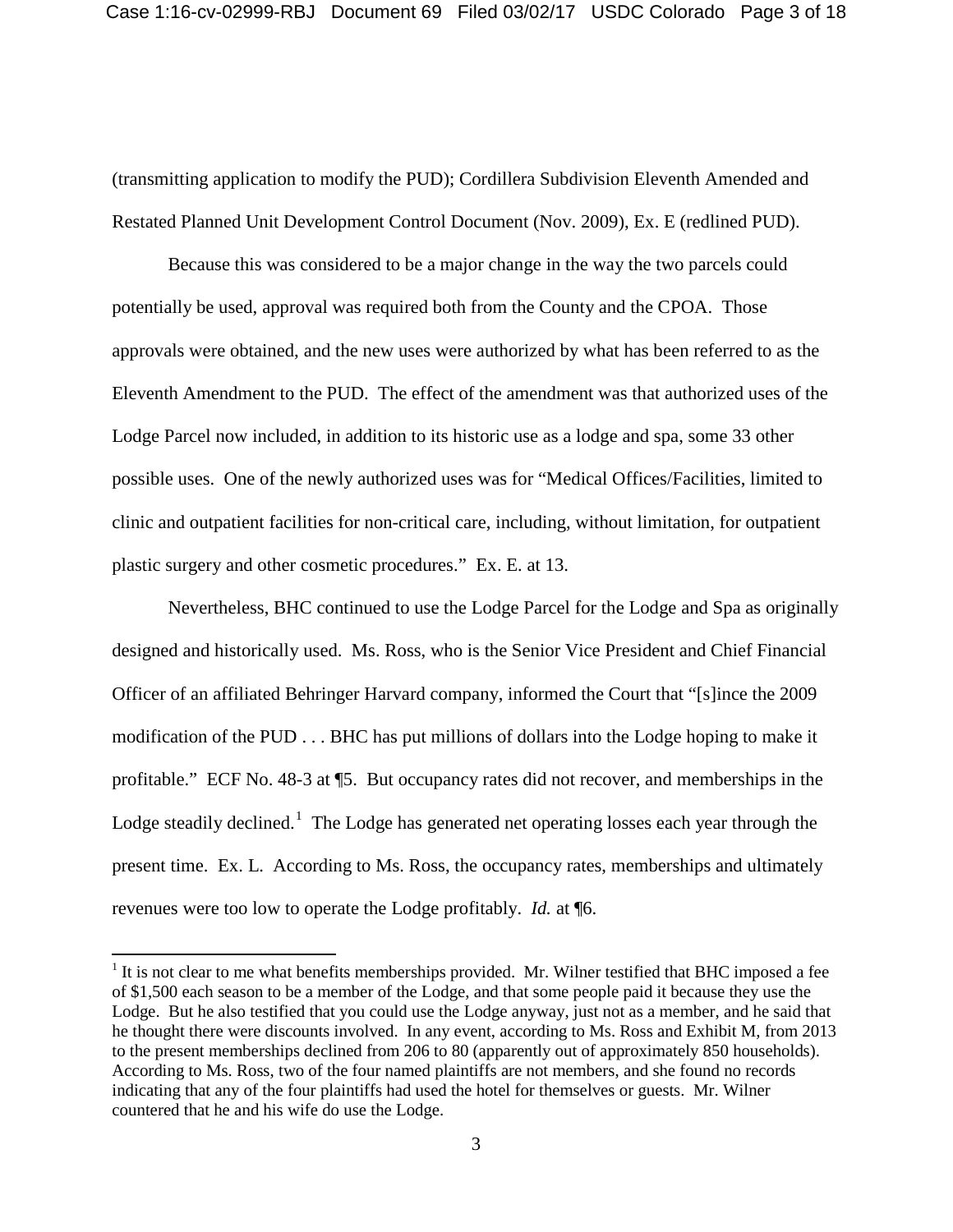Therefore, BHC put the Lodge up for sale in November 2013. During the next 30 months it received only one offer from a qualified buyer. That was an offer by intervenors CCG Management, LLC and CSMN Investments, LLC (collectively "CCG") to buy the Lodge for \$10 million. CCG plans to convert the Lodge into a "residential non-critical care clinic and rehabilitation center for persons recovering from alcoholism, eating disorders, drug addiction, and similar conditions." Affidavit of Noah Nordheimer, President and Manager of the two CCG intervenors, ECF No. 48-4, at ¶4. Mr. Nordheimer describes the project as an "\$85 million redevelopment." *Id.* The Lodge will no longer function as a lodge or spa as such. It will be accessible only to persons who are admitted to the facility for treatment and who can pay between \$40,000 and \$65,000 per 28 days (a short-term, less expensive alternative will apparently also be available). Plaintiffs and other members of the public will not have access to the facility, unless of course they are admitted as paying clients.

Eagle County's Community Development Director confirmed on July 11, 2016 that CCG's intended development and use of the Lodge Parcel was permitted by the Eleventh Amendment to the PUD. The Cordillera Metropolitan District and the CPOA appealed the Director's interpretation to the Eagle County Board of County Commissioners. On October 11, 2016 the Board passed Resolution No. 2016-079, affirming the Director's interpretation with certain modifications. ECF No. 48-5 (also hearing Ex. I). The Resolution is apparently the subject of two pending legal challenges in state court under Rule 106 of the Colorado Rules of Civil Procedure. ECF No. 48-4 at ¶11.

In her affidavit Ms. Ross states that she expects the Lodge to be completely or substantially closed on February 28, 2017. ECF No. 48-3 at ¶7. Thereafter it will no longer be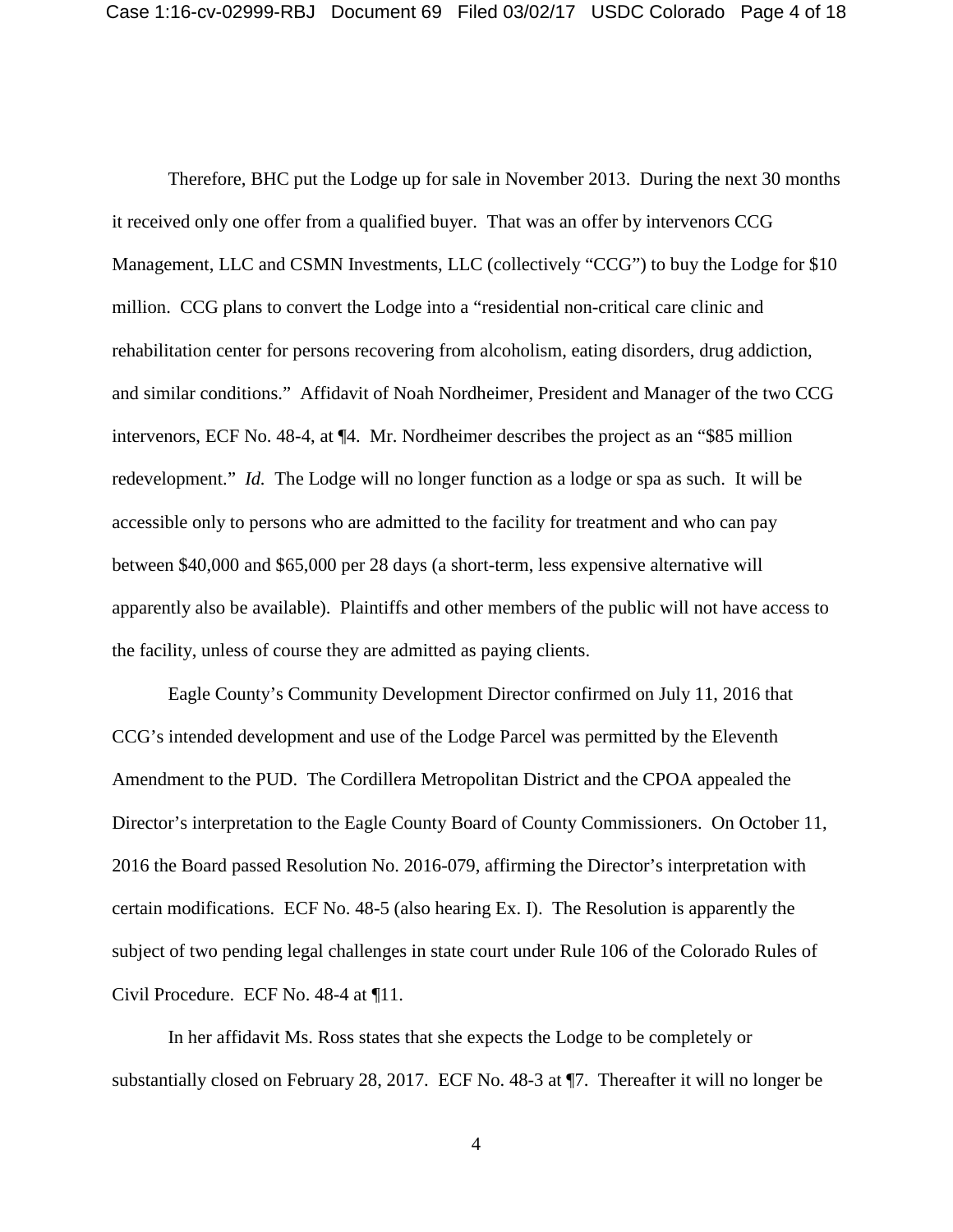open to the public or to Cordillera residents. *Id.* During the preliminary injunction hearing BHC indicated that the Lodge would be closed on that date regardless of the outcome of the hearing.

Plaintiffs filed this lawsuit on December 7, 2016. They assert claims sounding in fraud, promissory estoppel, and breach of an implied covenant that the Lodge would remain as a lodge, accessible to plaintiffs and other Cordillera property owners. ECF No. 37. On behalf of themselves and a purported class, they seek judicial declarations (1) that there is an implied and enforceable restrictive covenant that requires that the Lodge continue to exist as a Lodge, accessible to plaintiffs and those similarly situated upon their compliance with the terms and conditions for use set of the Lodge's owner; (2) that the Eleventh Amendment to the PUD is null and void to the extent of the modifications that allowed the Lodge to be eliminated and to be replaced by any of the 33 proposed new uses for the Lodge Parcel; and (3) that henceforth any modification that would allow the Lodge to be eliminated and replaced by any of the 33 other uses must first be presented to and approved by the members of the CPOA. Plaintiffs also seek corresponding injunctive relief and an award of compensatory damages exceeding \$100 million. ECF No. 37 at 29-30.

The problem that precipitated the motion for a preliminary injunction was the imminent closing of the purchase contract between BHC and CCG. Plaintiffs asserted that BHC would not reveal when the contract would close other than to agree that it would not happen before February 17, 2017, the day after the scheduled preliminary injunction hearing. ECF No. 34 at 3. Fearing that they would be unable to prevent the closure of the Lodge and its conversion into a treatment facility if the purchase agreement closed, plaintiffs asked the Court to enjoin the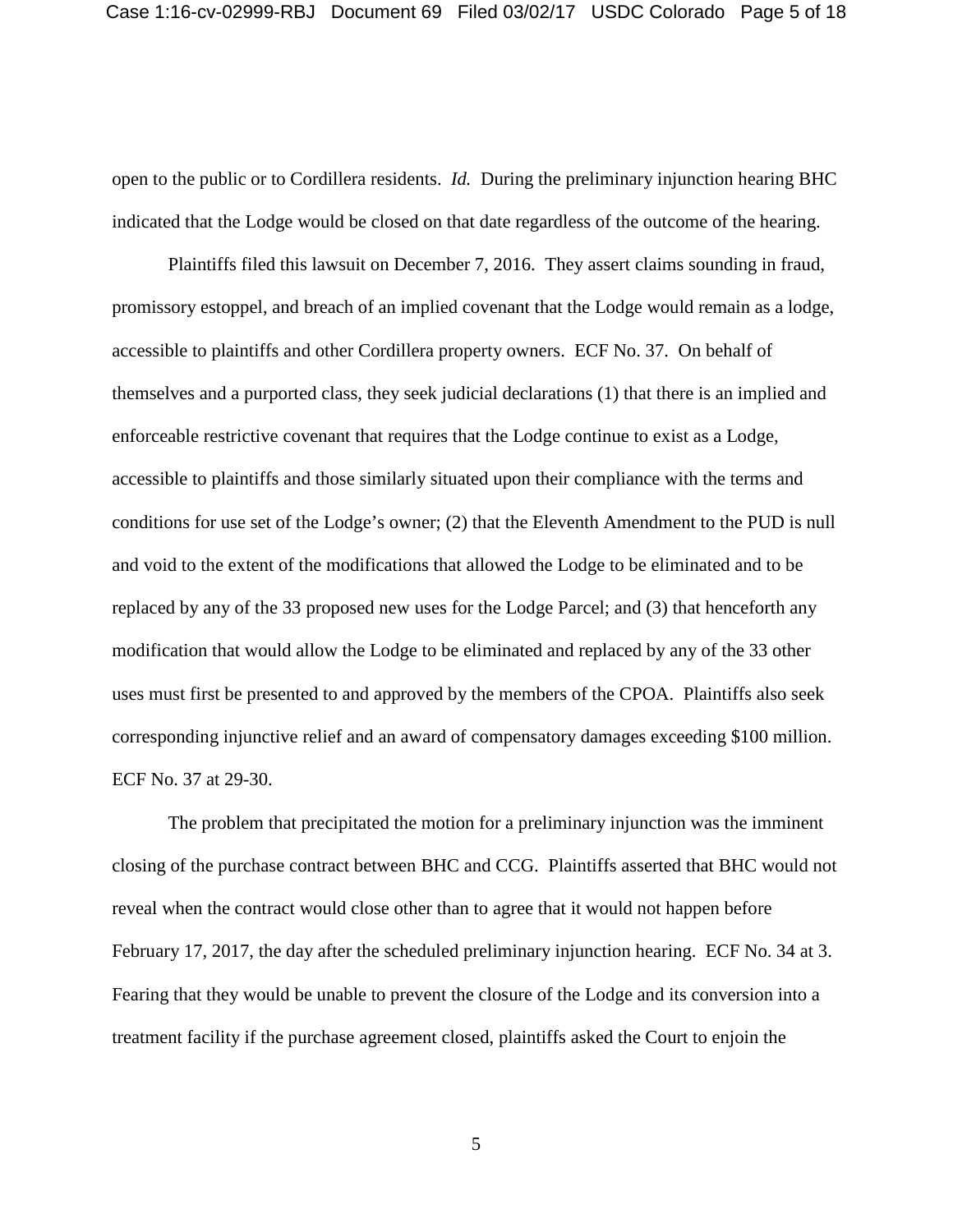closing pending a final determination on the merits or at least for 60 days so that they could obtain discovery and attempt to establish their entitlement to summary judgment. *Id.* 

Near the beginning of the hearing, before receiving any evidence or argument, I asked the defendants whether they might be willing to agree to plaintiff's request for a 60-day postponement of the closing. They declined, as was their right, and the hearing proceeded.

### **JURISDICTION**

One of the named plaintiffs (Schmeiser) represents that he is a citizen of Colorado residing at his home in Cordillera. The other three named plaintiffs, although also owners of homes in Cordillera and members of the CPOA, represent that they are citizens of Florida (Wilner and Letschert) and the District of Columbia (Rudnick). Plaintiffs allege that the individual defendants associated with BHC (Behringer and Cohen) are citizens of Texas, and that BHC and Behringer Harvard Holdings, LLC are incorporated in Delaware and have their principal places of business in Texas. ECF No. 37 at 5-6. Although not entirely clear, it appears that the CCG intervenors are probably citizens of Maryland. *See* ECF No. 1 at 6, ¶9.

This Court has jurisdiction pursuant to the Class Action Fairness Act of 2005, specifically 28 U.S.C. § 1332(d)(2). This is a purported class action in which the matter in controversy exceeds the sum or value of \$5,000,000 and in which at least one member of the class of plaintiffs is a citizen of a State different from any defendant.

### **PRELIMINARY INJUNCTION STANDARD**

To succeed on a motion for a preliminary injunction, the movant must demonstrate the following four factors:

(1) a substantial likelihood of success on the merits of the case; (2) irreparable injury to the movant if the preliminary injunction is denied; (3) the threatened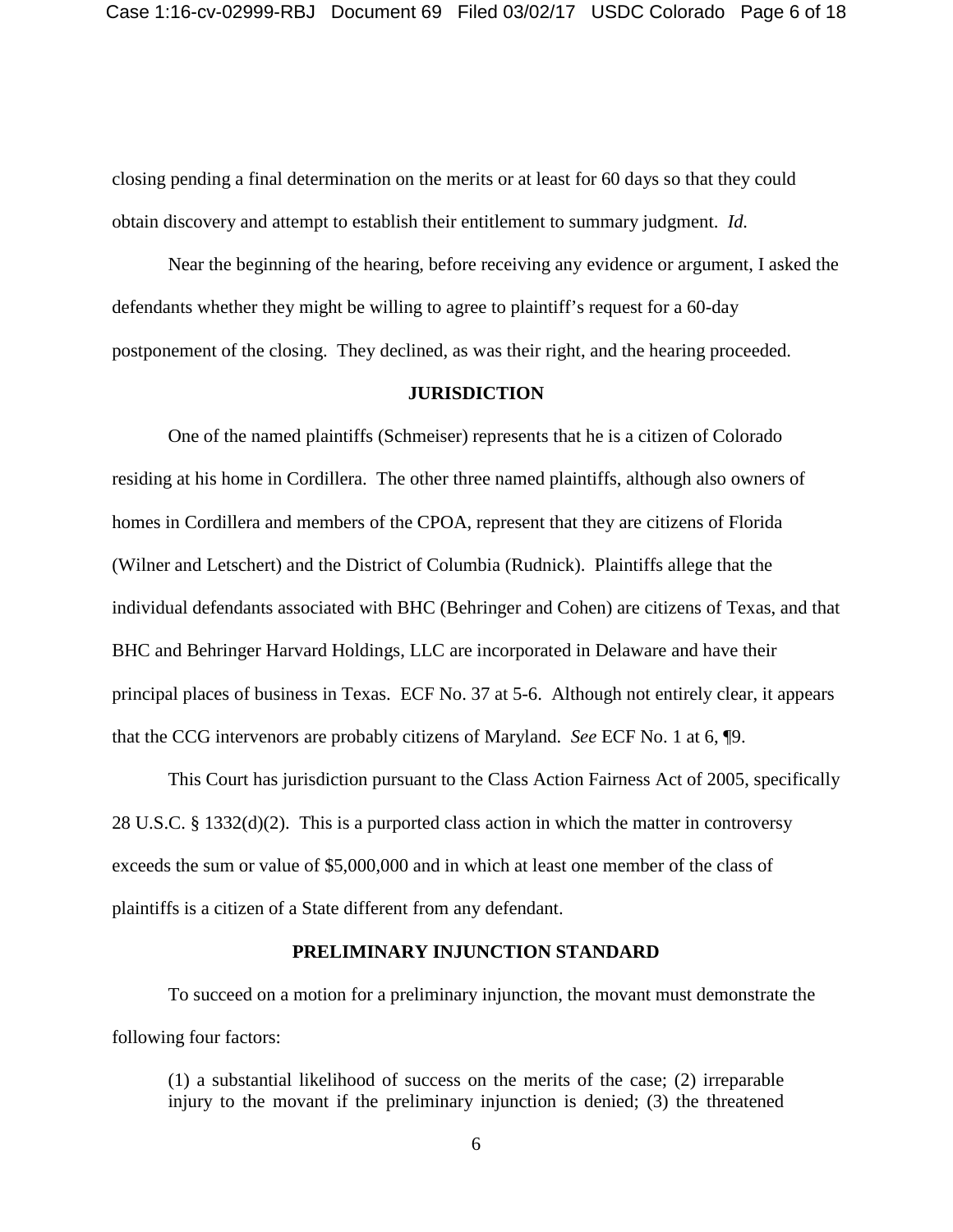injury to the movant outweighs the injury to the other party under the preliminary injunction; and (4) the injunction is not adverse to the public interest.

*Kikumura v. Hurley*, 242 F.3d 950, 955 (10th Cir. 2001). "[B]ecause a preliminary injunction is an extraordinary remedy, the movant's right to relief must be clear and unequivocal." *Dominion Video Satellite, Inc. v. Echostar Satellite Corp.,* 356 F.3d 1256, 1260 (10th Cir. 2004) (internal quotation marks omitted).

In the past the Tenth Circuit imposed a lesser burden of establishing likelihood of success on the merits in cases where the plaintiff makes a strong showing on the hardship factors. *See, e.g., Davis v. Mineta,* 302 F.3d 1104, 1111 (10th Cir. 2002) ("If the plaintiff can establish that the latter three requirements tip strongly in his favor, the test is modified, and the plaintiff may meet the requirement for showing success on the merits by showing that questions going to the merits are so serious, substantial, difficult, and doubtful as to make the issue ripe for litigation and deserving of more deliberate investigation.") (internal quotation marks omitted). Recent decisions, however, suggest that the more lenient standard for showing success on the merits likely is no longer recognized. *See Dine Citizens Against Ruining our Environment v. WPX Energy Production, LLC,* 839 F.3d 1276, 1282 (10th Cir. 2016) ("Under *Winter* [*v. Natural Resources Defense Council,* 555 U.S. 7, 22 (2008)]'s rationale, any modified test which relaxes one of the prongs for preliminary relief and thus deviates from the standard test is impermissible."); *see also Planned Parenthood Ass'n of Utah v. Herbert,* 839 F.3d 1301, 1310 (10th Cir. 2016) (Gorsuch, J., dissenting from denial of rehearing en banc); *Planned Parenthood Ass'n of Utah v. Herbert,* 828 F.3d 1245, 1267–68 (10th Cir. 2016) (Bacharach, J., dissenting).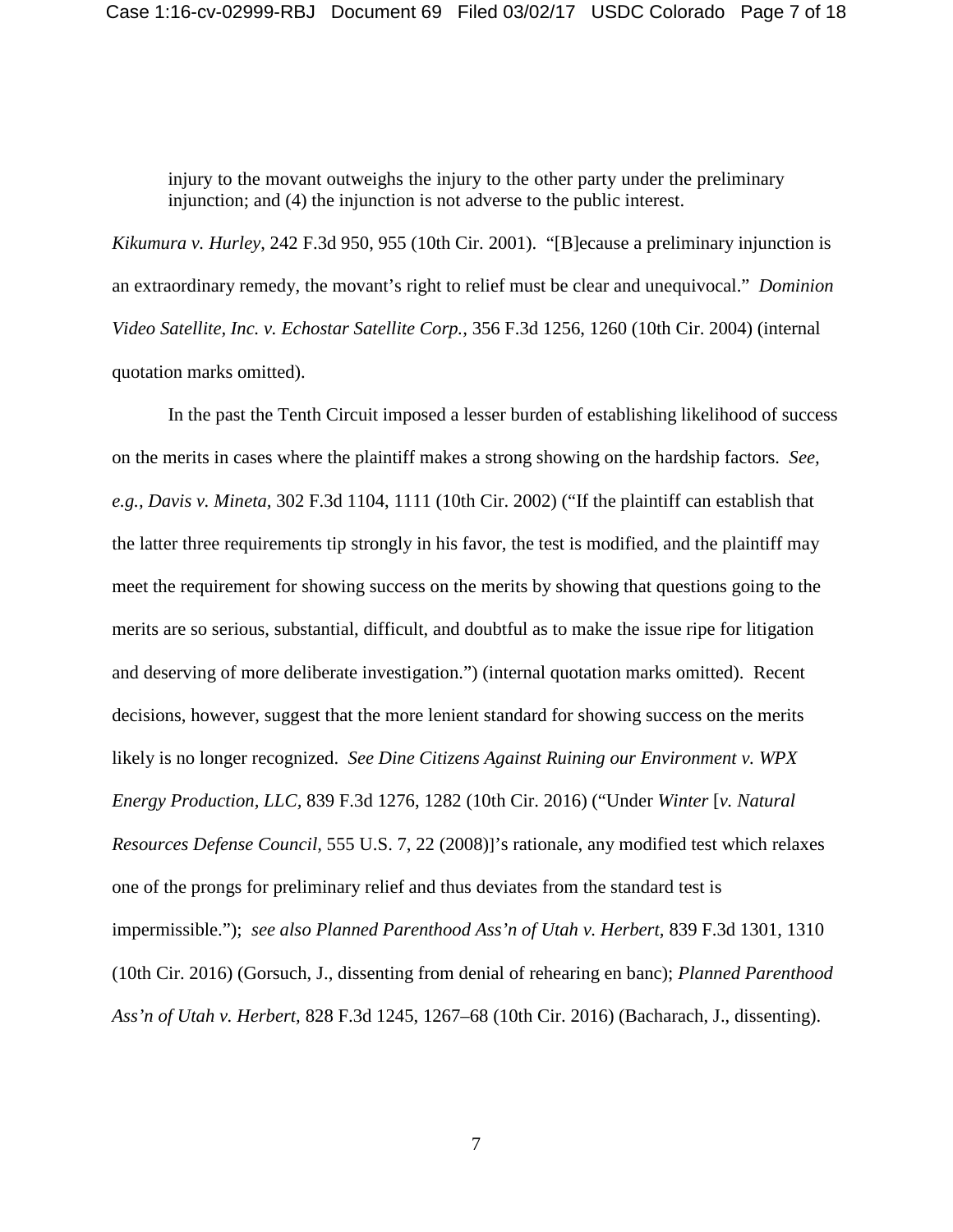#### **ANALYSIS**

#### **A. Likelihood of Success on the Merits.**

Plaintiffs supported their request for a preliminary injunction with the declarations of plaintiffs Jane Wilner and Elise Micati. In addition they presented a declaration of Jeffrey Hartman, formerly the Design Review Coordinator for the CPOA, testimony at the hearing by Thomas Wilner, and several exhibits.

In her declaration Ms. Wilner states that "[w]e were told that [BHC] planned to expand the Lodge and its services by enlarging the hotel and building casitas on the property," and that the proposed amendment to the PUD was designed to "obtain the authority to do that." ECF No. 34-4. $^2$  $^2$  She further states that, in order to obtain the necessary approvals of the amendments to the PUD by the County and the CPOA, representatives of BHC represented that the modifications "[did] not introduce new or additional density or uses or otherwise substantively change the Existing PUD." *Id.* at 12. "[BHC] never represented or implied that its proposed modification could allow the Lodge to be eliminated or replaced by any of the uses it listed in its proposed modifications to the exclusion of me and the Cordillera community." *Id.* at ¶13. She states that the CPOA approved BHC's proposed modifications in reliance on BHC's representations. *Id.* at ¶14.

Elise Micati indicates that she was the President of the CPOA at the time. Declaration, ECF No. 34-5, at ¶2. She adds certain details to Ms. Wilner's story, i.e.: (1) from June through

<span id="page-7-0"></span> $<sup>2</sup>$  Ms. Wilner purports to speak not only for herself but also for other Cordillera property owners.</sup> However, I am aware of no basis on which she is authorized to speak either for the CPOA or any other resident. I accept the declaration with that limitation.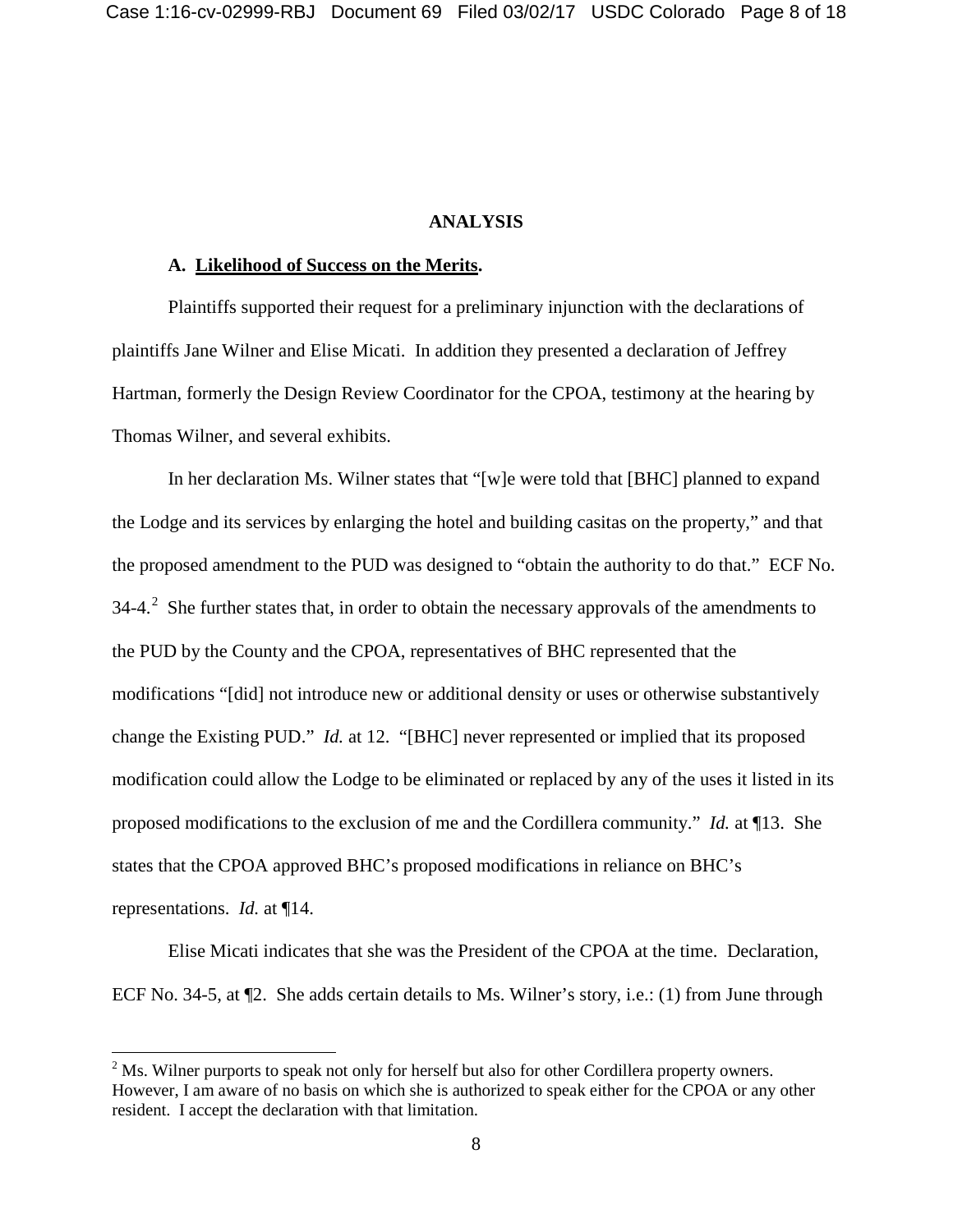October, 2009 she met many times with representatives of BHC; (2) it was represented that BHC planned to invest substantial money to expand the Lodge and to include fractional timeshare units; (3) the modifications of the PUD would allow that to happen; (4) the CPOA saw no downside to the proposal because BHC provided assurance that the amendment "would make no substantive changes to the existing PUD and would not affect adjoining property owners because it would not affect the overall density that was already permitted. *Id.* at ¶4. She points to the November 11, 2009 cover letter transmitting the proposed amendments to the County. Ex. E. She states that the letter, written by BHC's counsel, summarizes the same assurances that BHC gave to the CPOA and on which the CPOA relied. *Id.* Ms. Micati acknowledges that the amended PUD permits the Lodge Parcel to be used for "Medical Offices/Facilities" but states that this was intended to allow medi-spa type cosmetic services. *Id.* at ¶5.

The declaration of Jeffrey Hartman, CPOA's Design Review Coordinator in 2009, indicates that he participated in all of the meetings with BHC on behalf of the CPOA. ECF No 34-6 at ¶1. He states that BHC wanted to combine the Lodge Parcel and the Village Parcel into a single parcel for development purposes so that the allowable development densities could be shifted between them. *Id.* at ¶4. However, BHC represented that this would not affect adjacent property owners because the uses would remain the same. *Id.* He adds that BHC never suggested that the amendment would authorize the owner to eliminate the Lodge. *Id.* at ¶6. He confirms the November 11, 2009 letter from BHC's counsel to the County accurately summarizes BHC's representations to the CPOA as well. He expresses the opinion that BHC wanted to provide cosmetic, spa-type procedures consistent with the use of the facility as a spa. *Id.* at ¶7.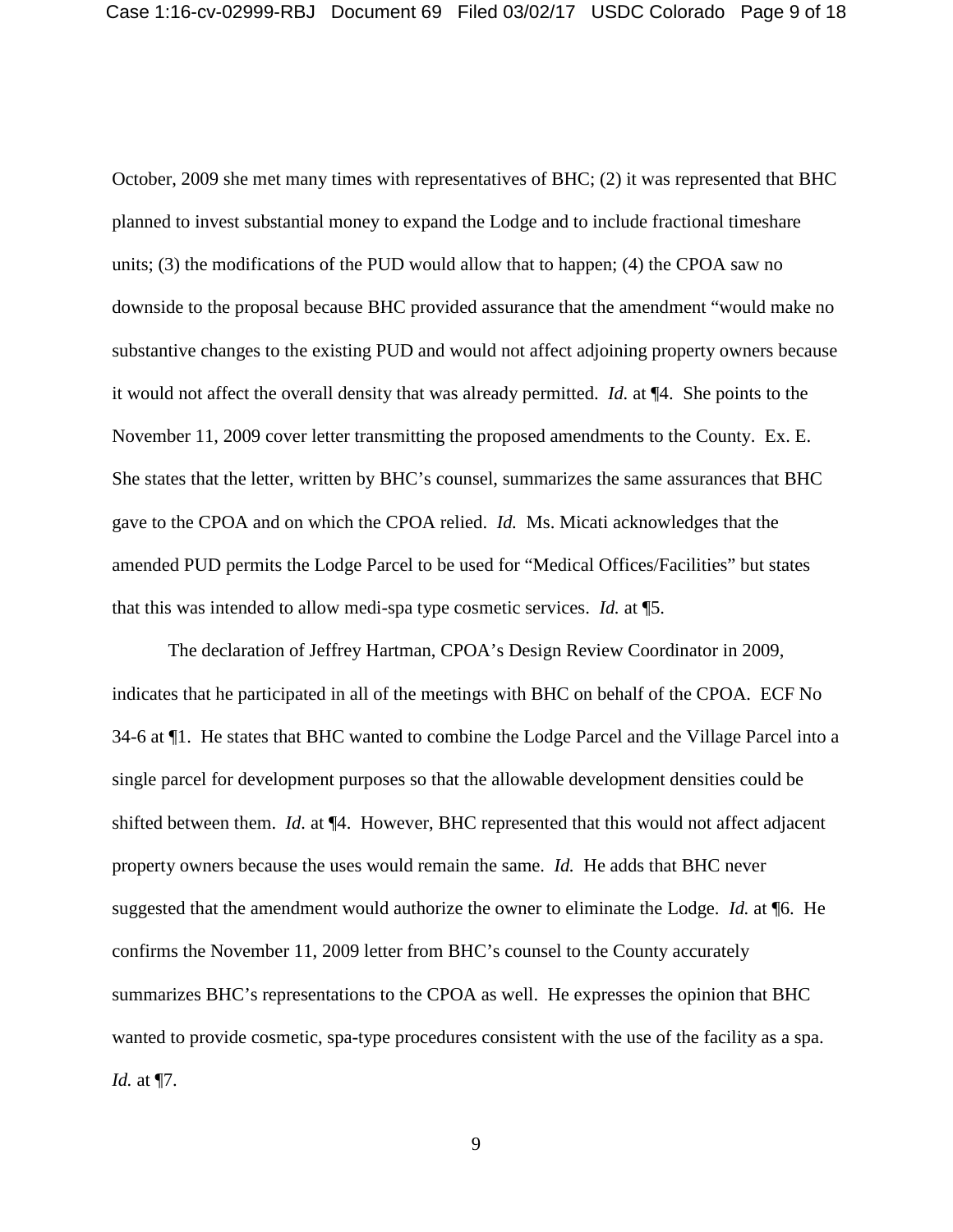The latter is speculation, but that is not the primary problem with the Hartman declaration. Thomas Wilner, the husband of plaintiff Jane Wilner (and a lawyer of counsel to the New York law firm of Shearman & Sterling, LLP), testified that he drafted the affidavit following telephone conversations with Mr. Hartman. It was an expansion of an affidavit Mr. Hartman had given for the proceedings before the County. Mr. Hartman said that it was fine and signed it. But at the hearing BHC produced a second declaration ("affidavit") from Mr. Hartman. Affidavit of Jeffrey Hartman (Feb. 14, 2017), Ex. Z. In a letter to Mr. Wilner attached to the second affidavit Mr. Hartman states that he had been doing further thinking and research about the things they had discussed on the phone. "Having felt pressured, and feeling like you put words in my mouth about the changes made in 2009, I'd like to now express these thoughts and have them added to my declaration." *Id.* 

Mr. Hartman now states that the original idea was for the Lodge to provide a "boutique" style of medical facility where individuals could obtain cosmetic procedures without "prying eyes." BHC representatives also talked about a facility that could provide shoulder or knee surgeries for people who were injured skiing, "a Steadman Hawkins kind of experience."<sup>[3](#page-9-0)</sup> BHC representatives expressed their intent to move density to the Lodge Parcel to be able to create a "fractionalized entity." In Mr. Hartman's opinion, the new owner (CCG) and proposed new use of the Lodge Parcel "isn't out of that realm" and wouldn't violate the PUD. It would fractionalize the rooms to "sell" for \$65,000 for 28 days according to a medical report. He says that, contrary to the fears of some, he doesn't believe there will be an influx of "crackheads and junkies," because people who can afford the treatment will more likely be "Beverly Hills moms

<span id="page-9-0"></span><sup>&</sup>lt;sup>3</sup> The Steadman Clinic, formerly Steadman Hawkins Clinic, is a well-known orthopedic care center with facilities in Vail, Colorado and other places.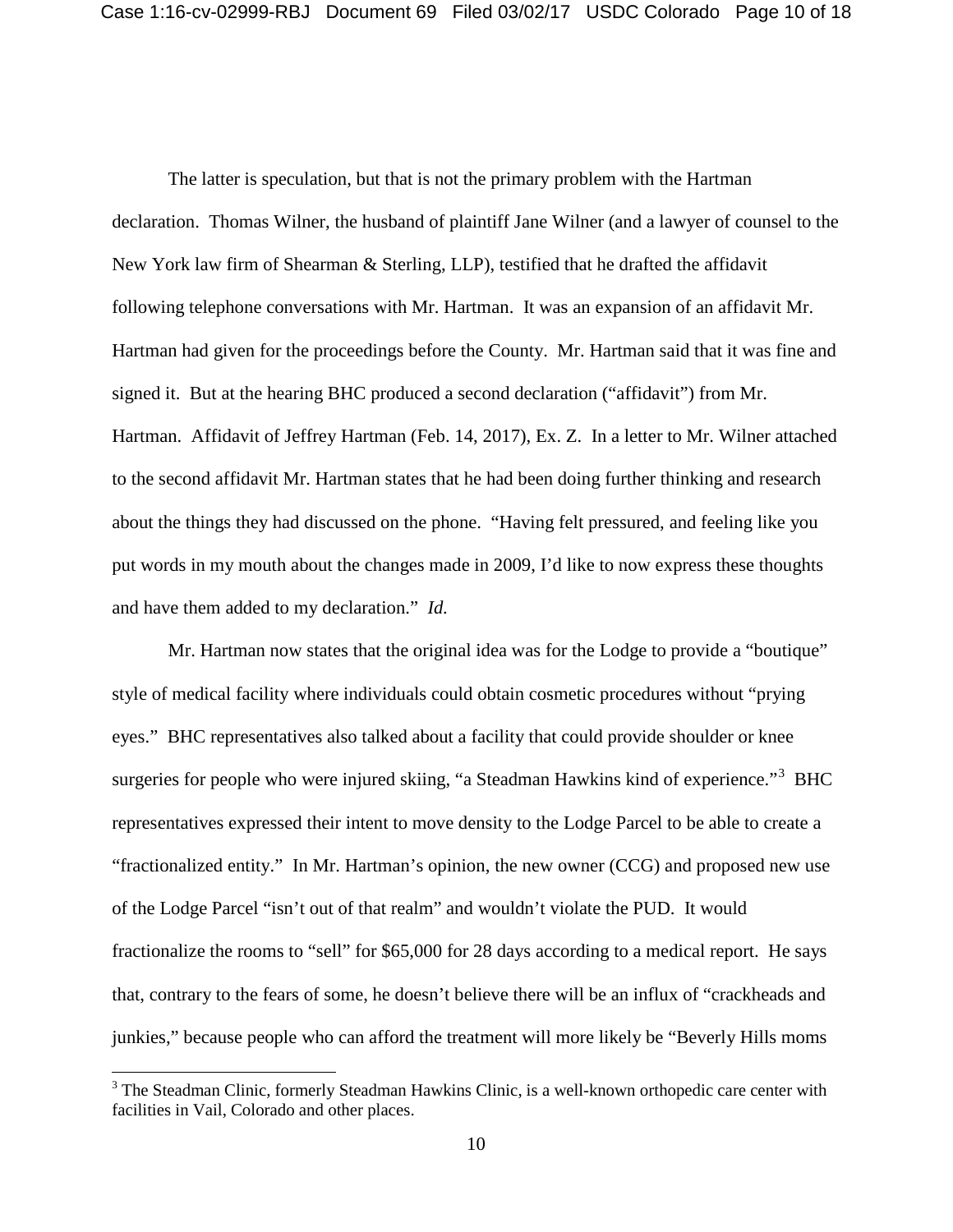who are addicted to pain pills," and they might even buy property in Cordillera after being exposed to it. He adds that he does not believe that closing public access to the Lodge will be a big loss, noting that he often was the only person in the gym or the restaurant, and that he could count on one hand the number of times his Public Safety group had to monitor parking for a special event during the eight years he was there. *Id.* 

During the hearing Mr. Wilner expressed dismay at the second Hartman affidavit, suggesting that something must have happened after the first affidavit to cause these second thoughts. He tried to reach out to Mr. Hartman but did not hear back from him. I am not suggesting that anyone acted in bad faith. But, the letter attached to the second affidavit plainly diminishes the force of Mr. Hartman's original declaration. Unlike the original declaration, the letter is written in his own words.

At bottom, however, none of these declarations is convincing. The notion that the 2009 amendments to the PUD permitted the closure of the Lodge is simply wrong. The Cordillera Declaration has authorized the owner to shut down the Lodge since 1993, give or take. And the proposed amendments listed 33 new standalone uses that would be authorized for the Lodge Parcel, including such things as retail commercial, professional offices, and residential uses. While the prior PUD stated that the only permitted use was a "Clubhouse and Lodge building or building with related facilities including but not limited to" nine types of facilities enumerated (a) through (i), the amendments deleted the "including but not limited to" language and numbered the "Clubhouse and Lodge" option (1), the next type of facility (2), and so on, including two dozen new uses from the Village Parcel. Ex. E at 13. Tom Ragonetti, BHC's lead counsel during the amendment process in 2009, testified at the preliminary injunction hearing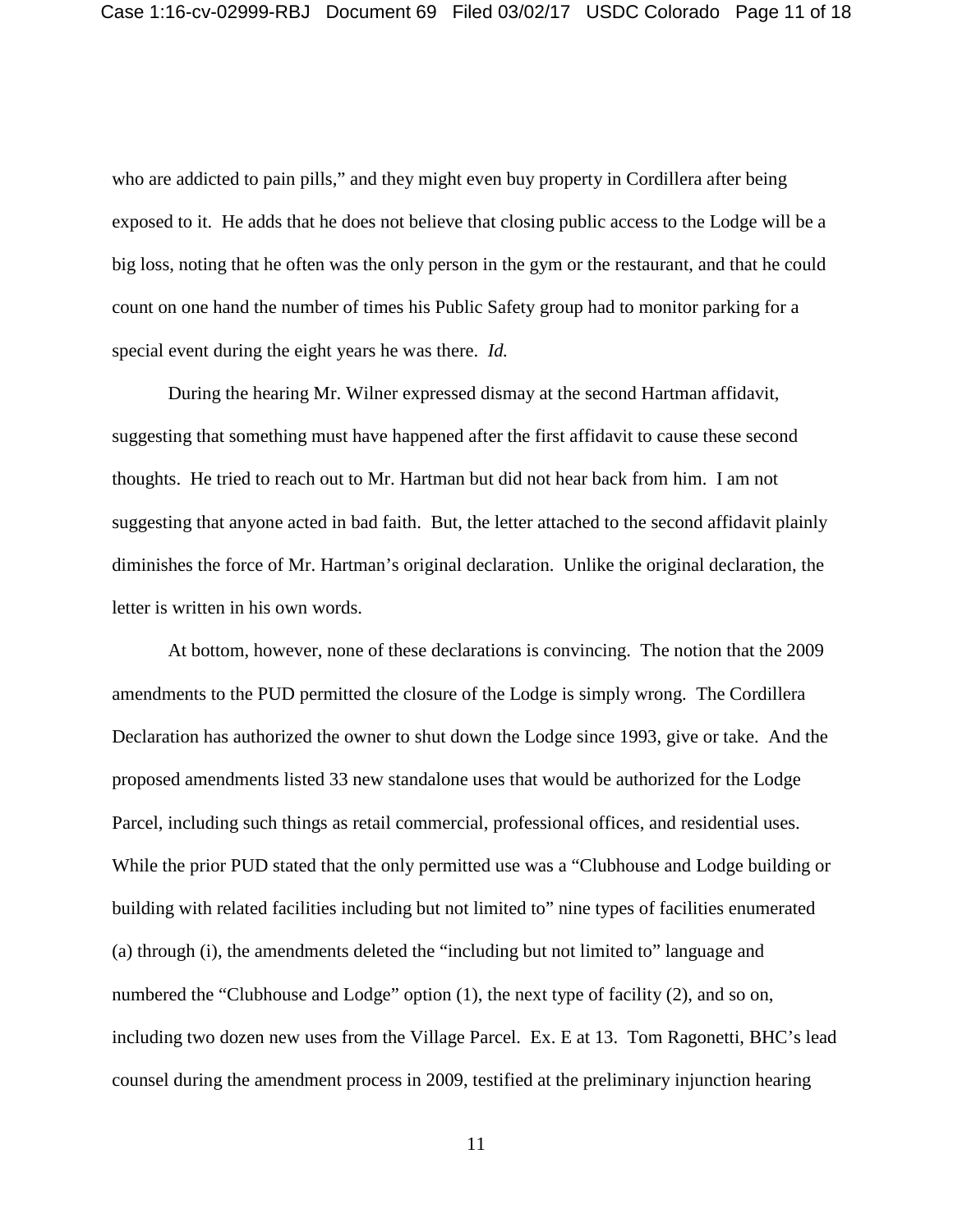that the CPOA received and commented on drafts of the proposed amendments. Indeed, on October 19, 2009 the CPOA, after "review by the Board and upon the advice of staff and legal counsel," expressly approved the changes set forth in the Eleventh Amendment to the PUD. A Resolution Approving the Cordillera Subdivision Eleventh Amended and Restated Planned Unit Development Guide, Ex. A.

One authorized new use was for non-critical medical care "including, *without limitation*, for outpatient plastic surgery and other cosmetic procedures." Ex. E at 13 (emphasis added). It is undisputed that the final wording of that authorized use was proposed by the CPOA and accepted by BHC. During the hearing plaintiffs' counsel advised the Court that plaintiffs are not claiming that the treatment facility contemplated by CCG does not fit within the amended PUD's description of a "medical facility."

Moreover, during the preliminary injunction hearing plaintiffs' counsel (and Mr. Wilner in his testimony) informed the Court that plaintiffs do not object to placement of an addiction treatment facility on the Lodge Parcel. Plaintiffs distinguish themselves from certain individuals who apparently, in earlier protests, objected to having addicts in their midst. They also submitted a CPOA notice to homeowners which emphasized that persons with disabilities are welcome in Cordillera. Update on Pending Sale of Lodge and Spa at Cordillera (Aug. 19, 2016), Ex. 1. Despite the broad declaratory relief sought in the Second Amended Complaint, plaintiffs indicated that they would be fine with an agreement or court order that a portion of the Lodge would be maintained as a lodge with amenities available to the homeowners and the public. But the Court has no basis to order that in the face of the Cordillera Declaration.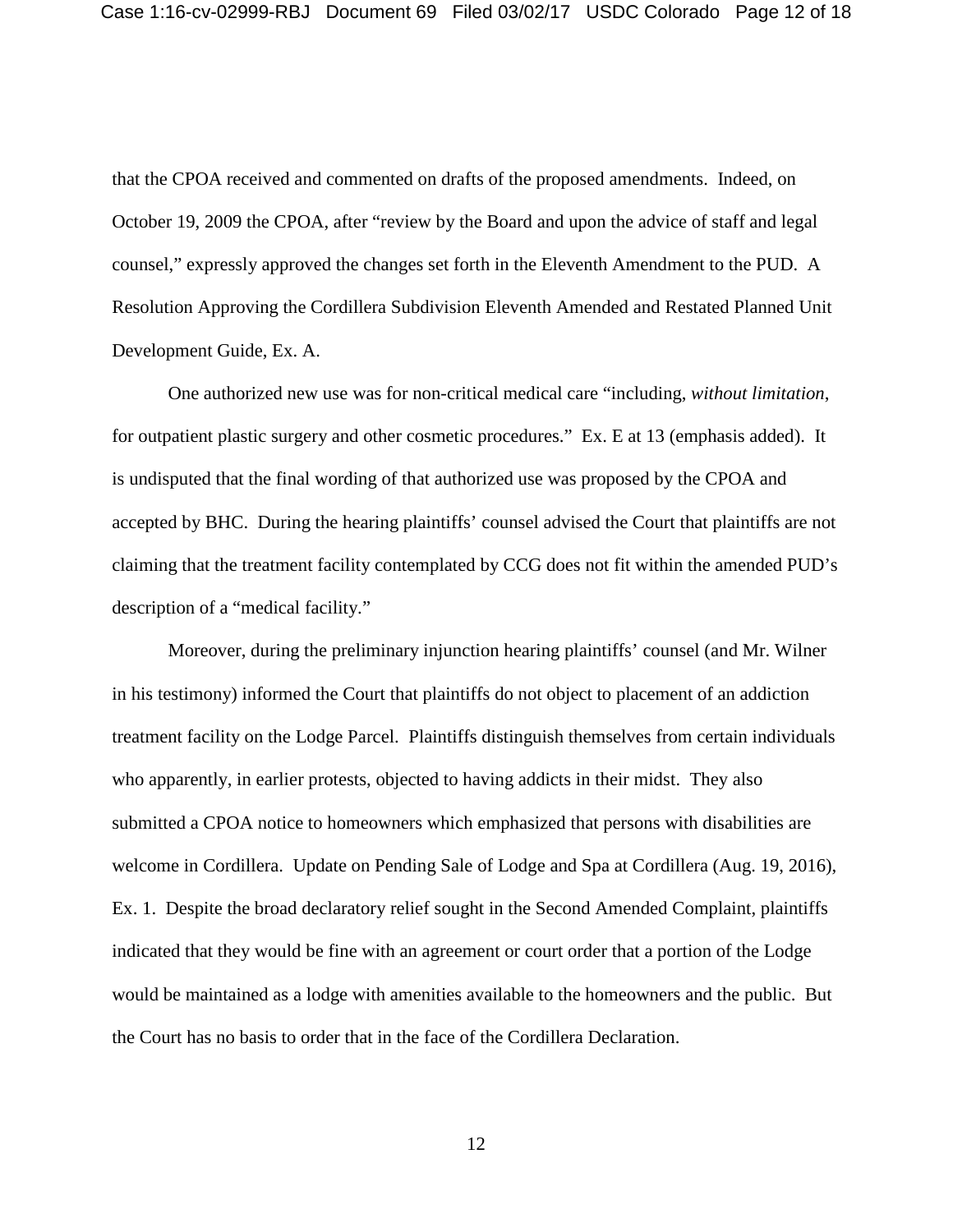Plaintiffs emphasize certain statements in the previously mentioned cover letter of November 11, 2009. ECF No. 34-1. In that letter counsel represented to the County, among other things, that its intent was "to address certain 'clean-up' items in the Existing PUD," and that "[t]he Amendment does not introduce new or additional density or uses to the Existing PUD, or otherwise substantively change the Existing PUD." ECF No. 34-1 at 1. The letter does note that the amendment would make densities and permitted uses the same for the Lodge and the Village Parcels. "This treatment reflects existing development and the contemplated completion of the Lodge at Cordillera." *Id.* Plaintiffs particularly call my attention to a statement in the letter that "[t]he Amendment will not have any effect on adjacent properties because it does not change the overall uses or densities currently contemplated in the Existing PUD." *Id.* at 3.

For the most part these statements are accurate. I do not agree with counsel's opinion that the amendments would not have an effect on adjacent properties. The amendments did not have an immediate effect in 2009, and if BHC's efforts to upgrade the Lodge and make it profitable had succeeded in the following years, we probably would not be here. But by permitting 33 new uses of the Lodge Parcel the amendments facilitated the sale of the Lodge to a buyer that will convert the Lodge to a high-end treatment facility. That affects adjacent properties. Counsel's statement was, in my view, careless at best.

But the impact of the statement is mitigated by several facts: (1) the letter was sent to the County, not these plaintiffs; (2) the remainder of the letter and the proposed changes to the PUD made it clear that many new uses would now be permitted for the Lodge Parcel; (3) the CPOA, after consulting counsel, approved the proposed amendments before this letter was even sent, Ex.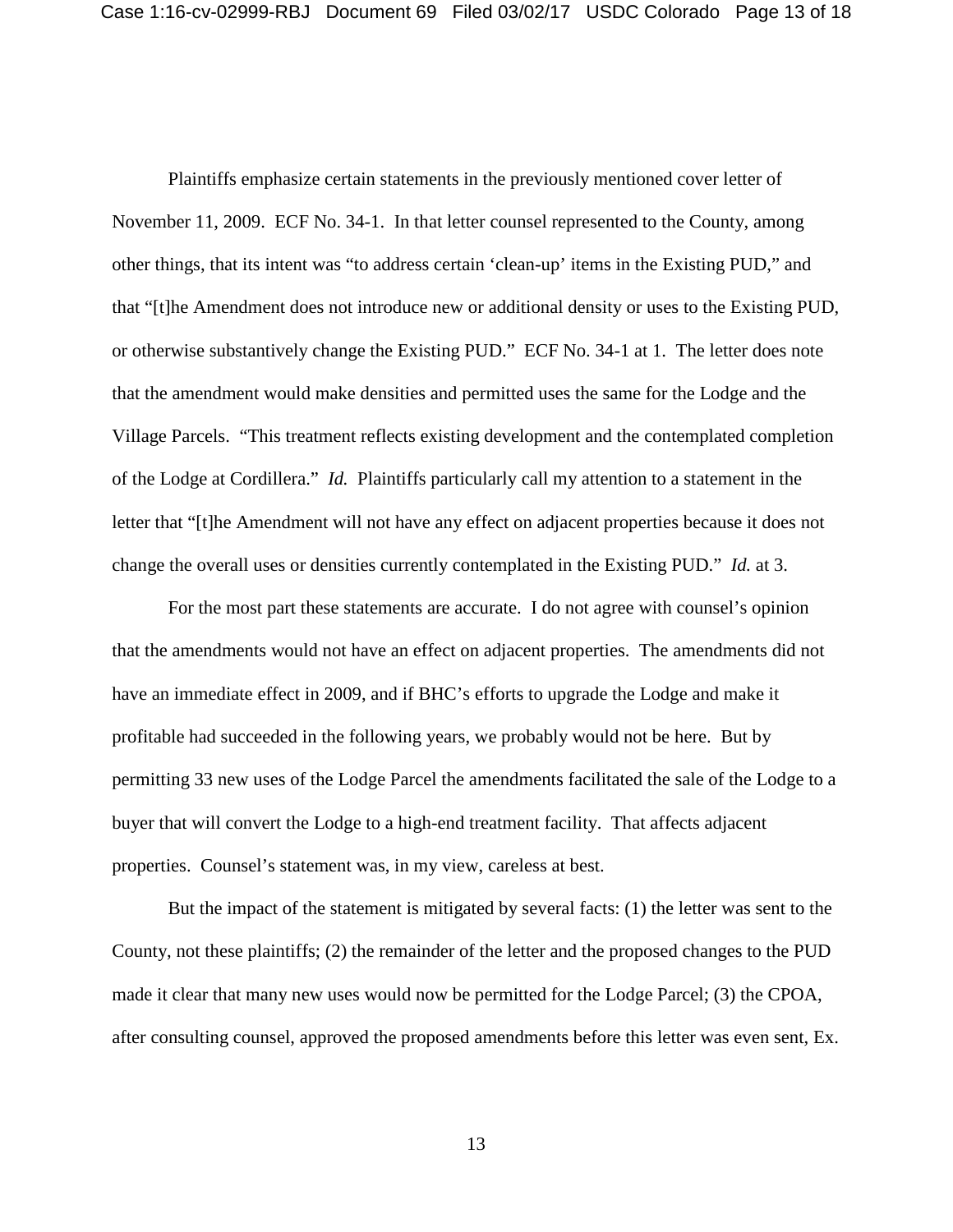A; and (4) the Cordillera Declaration permitted BHC to close the Lodge entirely regardless of the amendments.

In sum, for purposes of a preliminary injunction, I cannot find that plaintiffs have established a likelihood of ultimate success on the merits of any of their claims for relief to the extent that the ultimate relief sought is an injunction or declaration requiring the continued existence of the Lodge as a lodge accessible to the plaintiffs; or nullification of the Eleventh Amendment to the PUD; or requiring a new vote of the CPOA on the 2009 modifications to the PUD. As I will discuss next, I do not find that plaintiffs have made a sufficiently strong showing on the other three preliminary injunction factors to sustain the likelihood of success element even if the Tenth Circuit still recognized the more relaxed showing.

#### **B. Irreparable Harm to the Movants.**

When the Lodge was constructed it was a beautiful facility, consisting of a high-end hotel, a restaurant, indoor and outdoor pools, whirlpools, steam baths, saunas, a gymnasium, and a spa. Declaration of Jane Wilner, ECF No. 34-4, at ¶3. Ms. Wilner states that the Lodge was critical to her decision of purchase a home in Cordillera. *Id.* at ¶5. I have no reason to doubt the sincerity of that statement. Nor do I doubt that the Lodge was a part of what made buying a home in Cordillera attractive to others as well. The loss of this amenity as a prominent feature of the community causes harm to the plaintiffs and other residents whether or not they frequently use the facility. I acknowledged that harm early in the hearing.

When I had an opportunity to receive the parties' arguments and evidence, however, which helped to clarify the written materials that I had only had a brief opportunity to review before the hearing, it became evident to me that the plaintiffs could not establish irreparable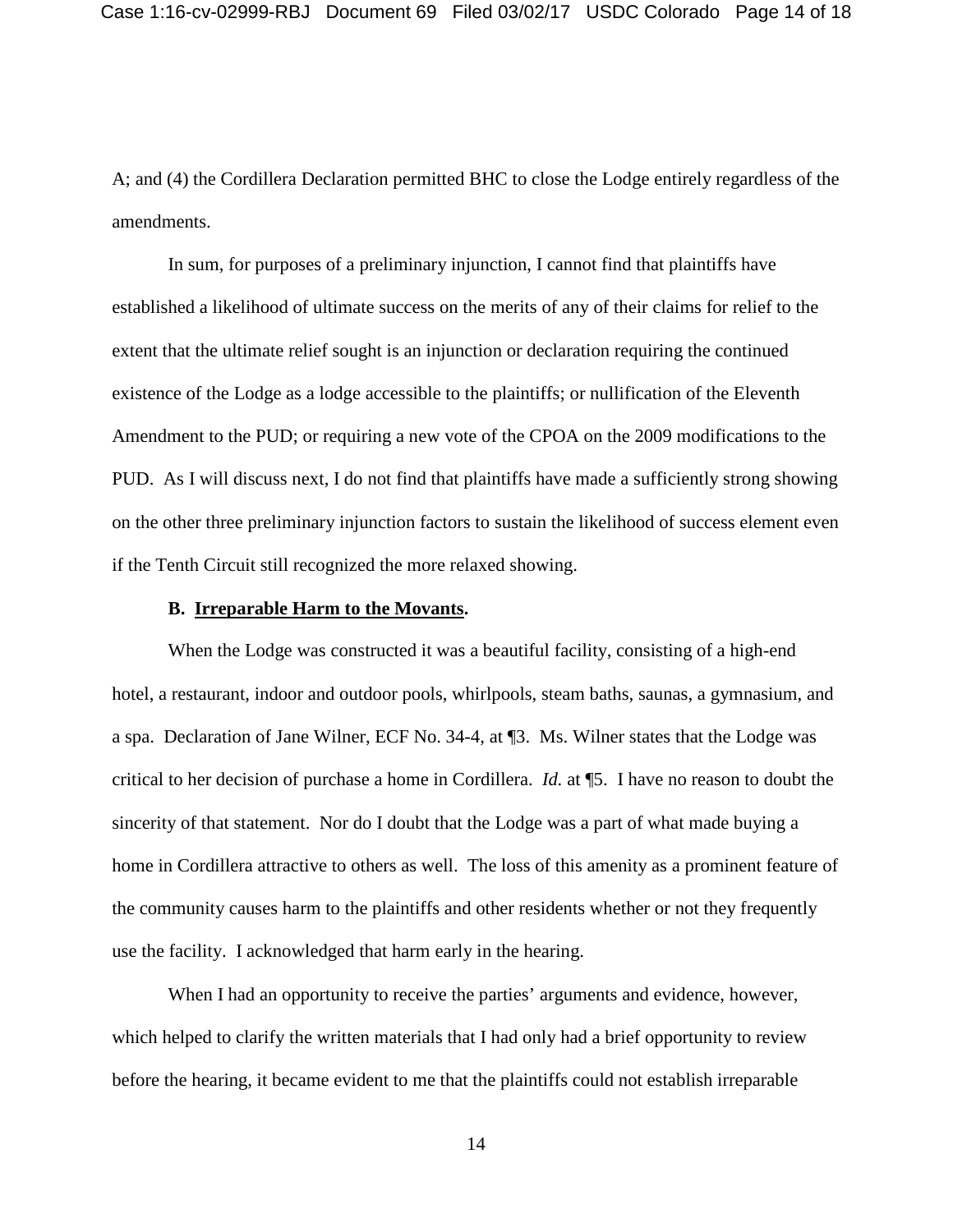harm. The primary problem is the one I identified above in discussing likelihood of success on the merits. BHC has the right under the Cordillera Declaration to shut down the Lodge. BHC presented unrefuted (and probably irrefutable) evidence that it intends to close the Lodge on February 28, 2017, because the Lodge continues to lose money. I know of no authority that would permit me to force BHC to continue to operate the Lodge in the face of that Declaration.

Plaintiffs' claim of irreparable harm, therefore, must focus not on the closure of the Lodge as such but on harm that will be caused by converting the former Lodge into a high-end addiction treatment facility. However, plaintiffs did not provide any evidence that the creation of such a facility on the Lodge Parcel would cause them harm. On the contrary, as I noted above, they do not object to construction of the treatment facility so long as at least a portion of the Lodge is maintained as a lodge.

But plaintiffs did not show that keeping the Lodge open and sharing the building with the contemplated treatment facility was a realistic objective. The uncontradicted evidence is that BHC is unwilling to continue to operate a lodge at Cordillera. It has spent the last several years and substantial funds trying to increase the profitability of the Lodge, without success. It was unable to find a buyer of the Lodge who would maintain it as a lodge. Indeed, it found only one buyer, and at that, it was a buyer who paid only a fraction of what BHC had invested in the property. CCG is unequivocally unwilling to maintain the Lodge as a public lodge in whole or in part.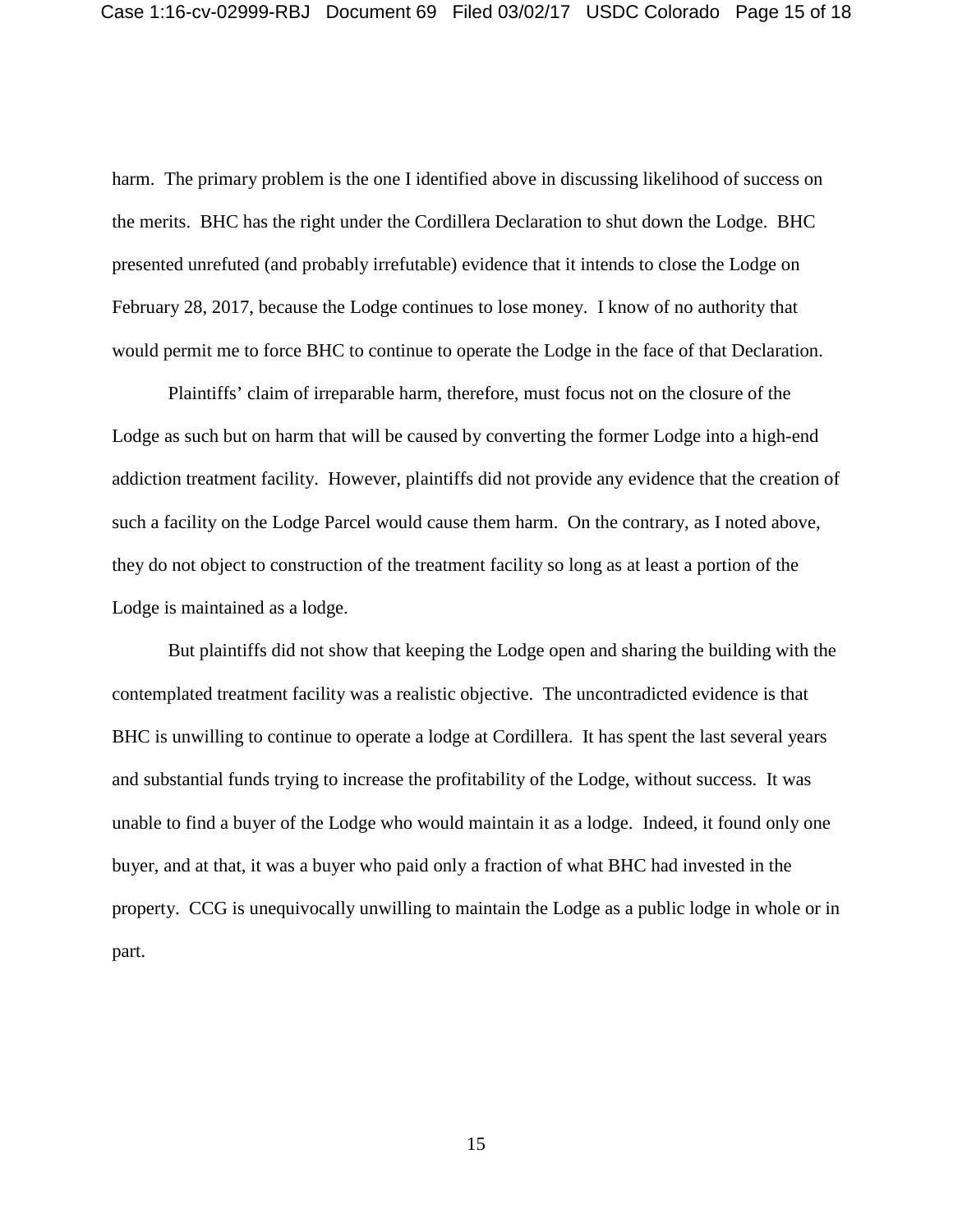Accordingly, the Court finds that plaintiffs did not show, much less make a strong showing, that they would suffer irreparable harm if the closing of the purchase contract were not enjoined. If plaintiffs have any remedy, it is a damages remedy.<sup>[4](#page-15-0)</sup>

## **C. Injury to Other Persons.**

CCG agreed to purchase the Lodge parcel in April 2016. Nordheimer Affidavit, ECF No. 48-4, at ¶16. As indicated above, in July 2016 Eagle County's Community Development Director issued his "letter of interpretation" in which he determined that the proposed use of the Lodge Parcel was consistent with the PUD. This was formally affirmed by the Board's resolution of October 11, 2016.

According to Ms. Ross, "[i]f the Pending Sale is enjoined, it is likely to force BHC into bankruptcy, a loan default, or insolvency." ECF No. 48-3 at ¶11. According to Mr. Nordheimer, CCG is now nine months into a 21-month development schedule. During that time CCG has incurred substantial expense to complete full architectural design and construction drawings and to prepare and submit applications for a building permit and Colorado state licenses. It has made job offers to 16 individuals, 10 of which have been accepted by people, at least some of whom are relocating to Colorado. Mr. Nordheimer states that if CCG cannot close on the purchase contract, its ability to close on its financing for the project and the entire development plan will be put in jeopardy. ECF No 48-4 at ¶¶4-8.

<span id="page-15-0"></span><sup>&</sup>lt;sup>4</sup> Although damages are not before me now, plaintiffs should be aware of another potential hurdle that could affect their damages claim. To establish fraud under Colorado law, a plaintiff generally must prove that he or she justifiably relied on the misrepresentation. *See, e.g., M.D.C./Wood, Inc. v. Mortimer*, 866 P.2d 1380, 1382 (Colo. 1994). That is also an element of a promissory estoppel claim. *See, e.g., Kiely v. St. Germain,* 670 P.2d 764, 767 (Colo. 1983).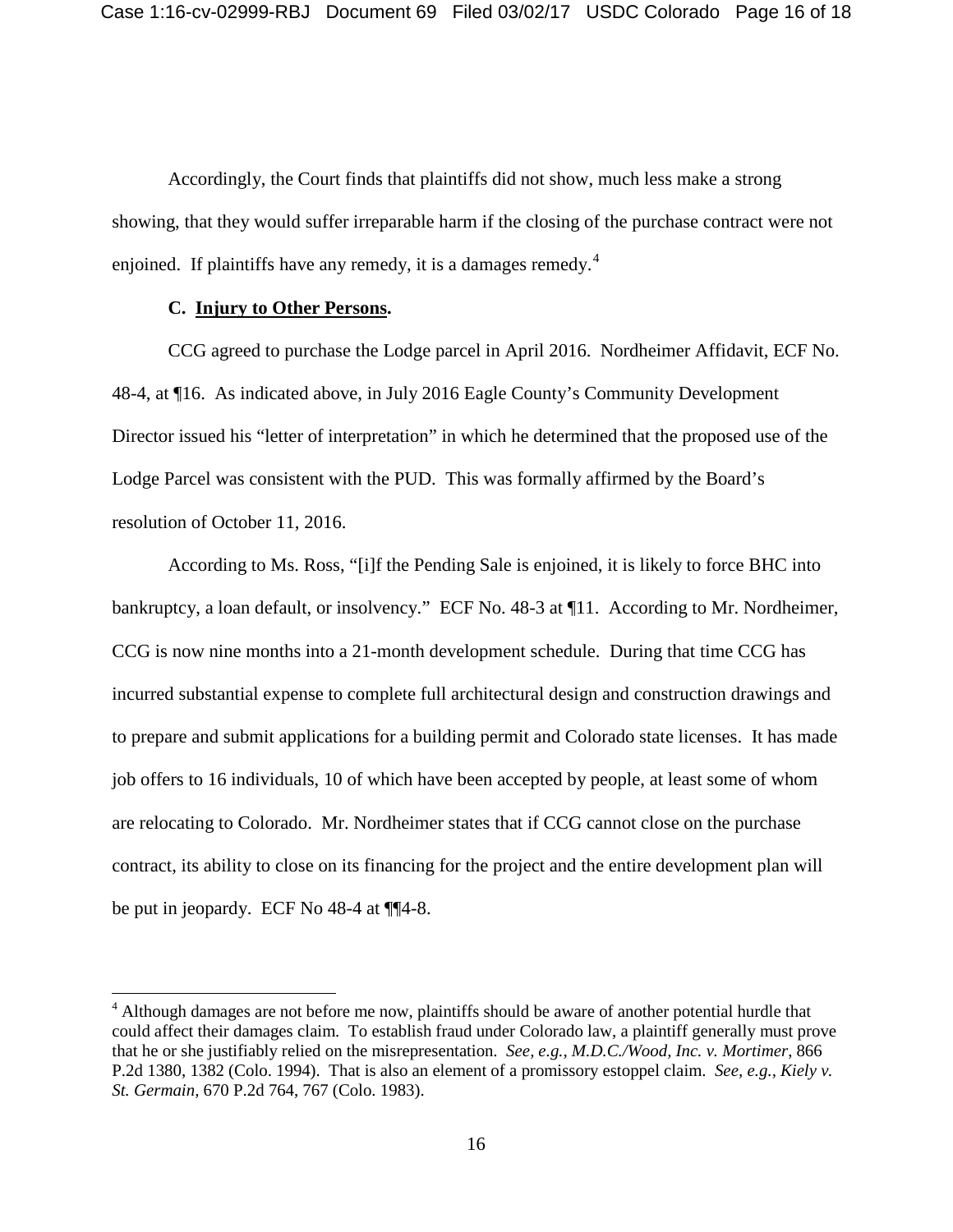I am not convinced that all the dire calamities described by Ms. Ross and Mr.

Nordheimer and Ms. Ross would befall their respective companies if the closing of the purchase contract were postponed 60 days. A large project like this gains momentum, and I expect that these corporate entities would find a way to keep the project alive while the plaintiffs were taking a few depositions and trying to shore up their legal position. Nevertheless, it is reasonable to assume that a 60-day stay of the closing of the purchase agreement would cause some expense to both sets of defendants. Plaintiffs provided no evidence to the contrary.

On balance, I find that while the likelihood of harm to the defendants if the closing were postponed is probably not great, plaintiffs did not show that harm to them would outweigh such harm.

#### **D. Public Interest.**

Mr. Nordheimer, in his affidavit and his testimony, emphasized the need for more addiction treatment facilities throughout the nation, including in Colorado. *See, e.g.,* ECF No. 48-4 at ¶13-14. Plaintiffs did not attempt to dispute these representations, and I will assume for present purposes that the need is there. There was no evidence, however, that the need for a luxury center in Eagle County, Colorado is so urgent that a 60-day delay would significantly adversely affect the interest of potential clients or the public in general. I find that this is not a significant factor in the evaluation of the motion for a preliminary injunction. The decision is driven by the other factors discussed above.

DATED this day 2nd day of March, 2017.

### BY THE COURT: